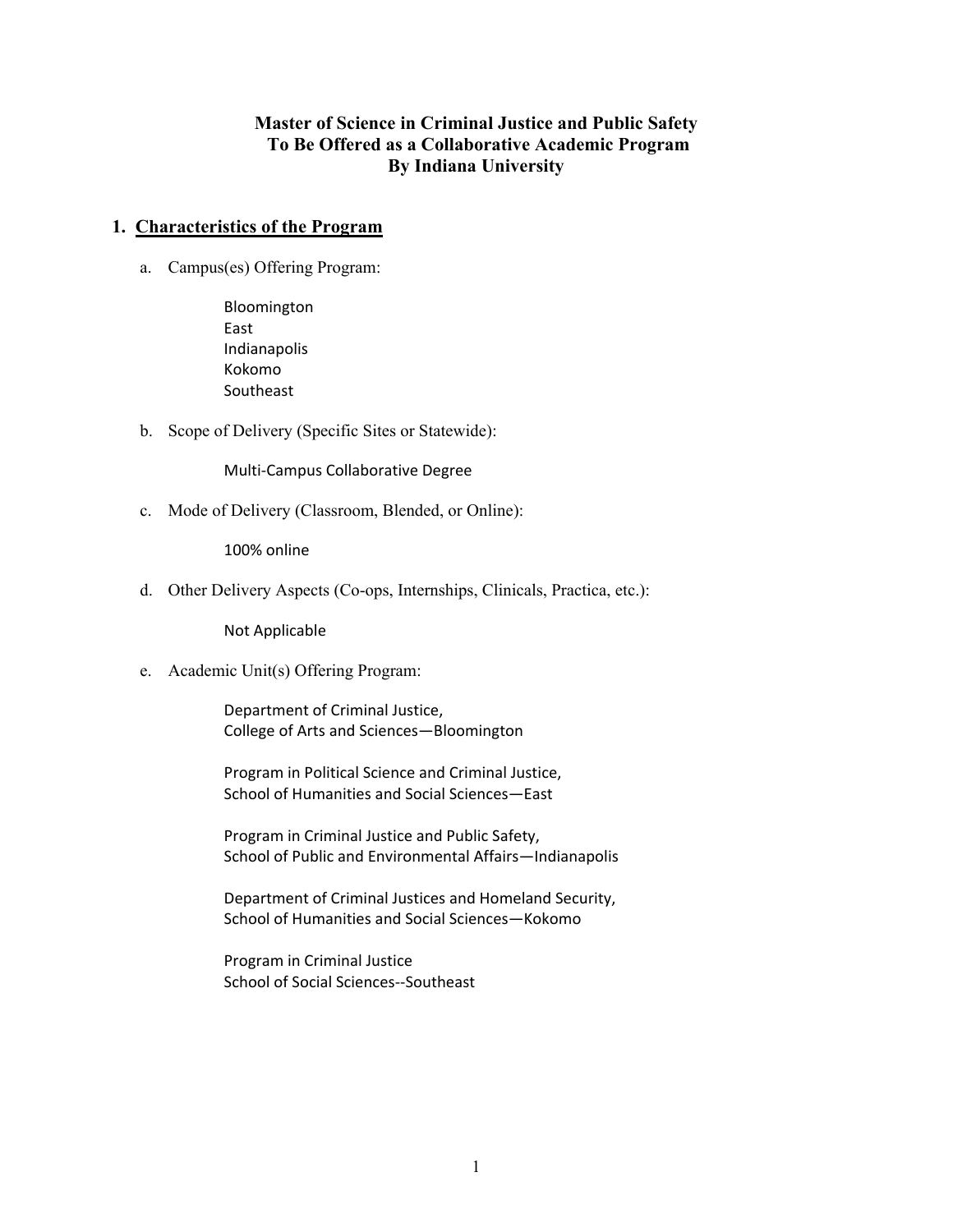## **2. Rationale for the Program**

The collaborative IU Masters of Science in Criminal Justice and Public Safety draws on the teaching expertise and instructional resources of five Indiana University campuses to provide working professionals with a high quality 100% online degree. The online mode of instruction and collaborative model of pooled resources will offer students increased flexibility in terms of scheduling and course selection, which will making it easier to balance the demands of advanced graduate study with work and family obligations.

The MSCJPS will appeal to individuals who seek to sharpen their skills and develop new strategies and approaches to the fair and effective administration of justice and promotion of public safety. In graduate seminars, students will read and discuss foundational texts and contemporary scholarship to deepen their understanding of the perspectives and policy debates that shape current practices. They will undertake rigorous training in research methods and data analysis to hone the critical skills necessary to evaluate empirical data. This well‐rounded curriculum combines rigorous analytical and methodological coursework across both fields with two distinct concentrations (Criminal Justice and Public Safety) to foster an understanding of the fields that is both comprehensive and in‐depth.

The skills and approaches the MSCJPS teaches will not only allow students to become better workers in their current positions but will also open doors to career advancement. Over time, as MSCJPS graduates move into leadership positions within their agencies and organizations and apply the knowledge and skills they develop in the program, they will extend the reach and impact of researchers in the field.

- a. Institutional Rationale
	- How is it consistent with the mission of the institution?
	- How does this program fit into the institution's strategic and/or academic plan?

The Indiana University Bicentennial Strategic Plan stresses the university's obligation to benefit the people of the state through civic engagement. The MS in Criminal Justice and Public Safety contributes to this goal by providing a curriculum that focuses on the intersection of current research with policy debates and organizational challenges. Graduates of the program will be well positioned to attain leadership roles in a variety of public and private organizations that will allow them to apply and implement many of the skills and ideas required to greater efficiency and real reform.

The mission of Indiana University Kokomo, a regional campus of Indiana University, is to enhance the educational and professional attainment of the residents of north central Indiana through effective teaching, learning, and civic engagement and by providing a wide range of degrees. By offering the MS in Criminal Justice and Public Safety, Indiana University Kokomo is providing full‐time graduate students and working professionals with the opportunity to advance their knowledge and professional qualifications, not only throughout north central Indiana, but statewide and beyond.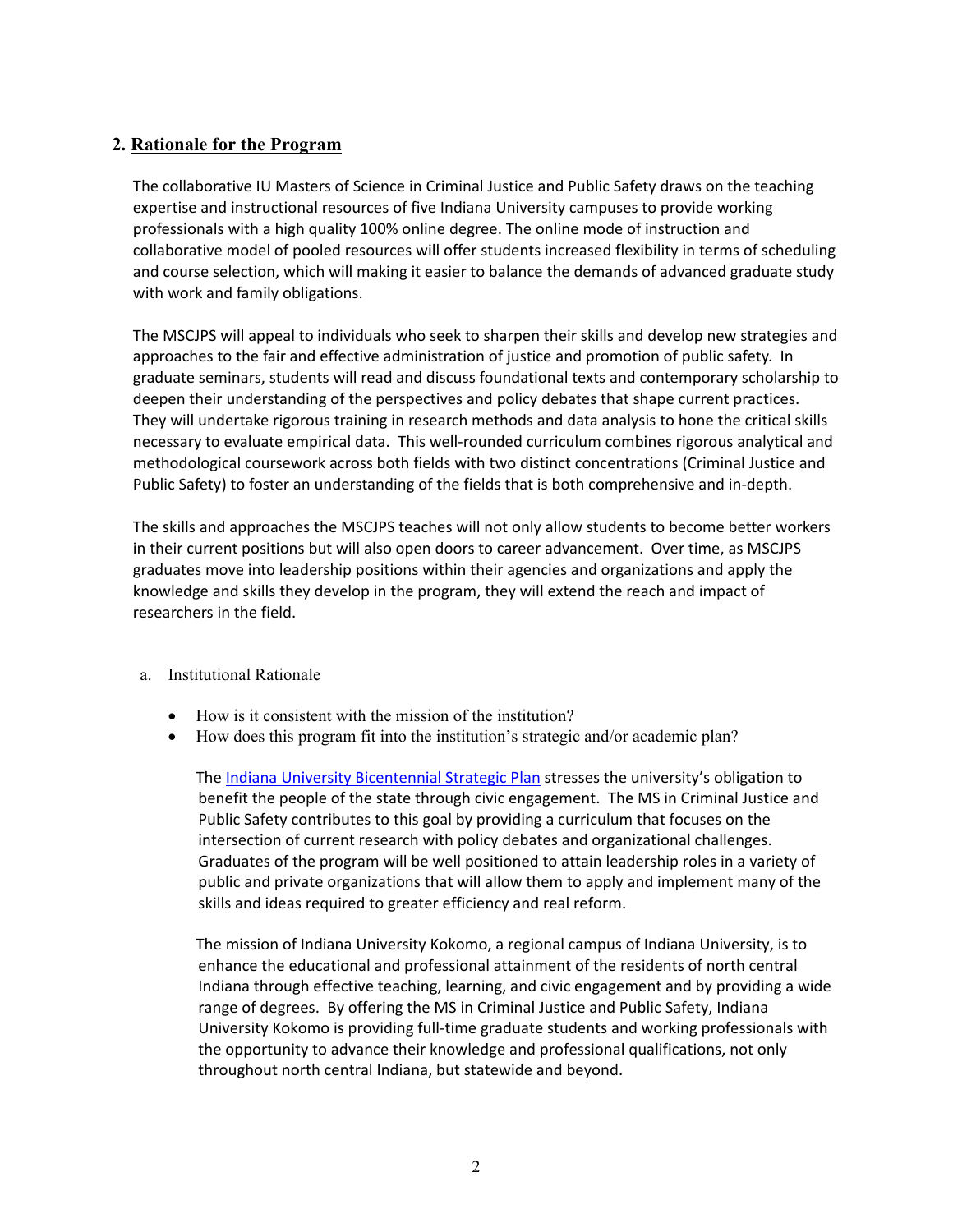This program also aligns with a primary goal of Indiana University Kokomo's Strategic Plan: Increasing college enrollment and degree attainment in north central Indiana. By providing full-time students and working professionals with the flexibility of an online M.S. in Criminal Justice and Public Safety, Indiana University Kokomo is working to reach a broader pool of applicants and prospective graduates.

• How does this program build upon the strengths of the institution?

The December 2014, Indiana University Bicentennial Strategic Plan linked the integration of new educational technologies and collaborative platforms to the development of a robust program of online education and identified this convergence as a means of increasing access and better serving the citizens of Indiana.

As a part of this initiative, the university developed IU Online to serve as administrative home "coordinating and catalizing [sic] IU's efforts in this area." The plan summarizes the specific benefits as follows:

> Online and hybrid delivery allow IU through IU Online to expand its offerings across campuses in a cost-effective way, through developing systems of shared online resources. IU will complete through IU Online a university‐wide framework for online education, to enhance instructional quality and support, and create scalable economies in course and program delivery for all campuses.

The M.S. in Criminal Justice and Public Safety leverage the teaching resources and expertise from five Indiana University campuses to simultaneously increase access and ensure quality. The online degree not only facilitates collaboration across campuses but also builds bridges between the Arts and Sciences and Public and Environmental Affairs units on the Indianapolis and Bloomington campuses.

## *See Appendix 1 for web addresses to:*

- Indiana University Bicentennial Strategic Plan
- January 2016 IU Online: A Collaborative Model for Online Education at Indiana University.
- b. State Rationale
	- How does this program address state priorities as reflected in the ICHE's 2016 strategic plan Reaching Higher, Delivering Value.

The proposed MSCJPS addresses two of the four central goals of *Reaching Higher, Delivering Value* by delivering value and teaching concepts and skills that will increase the effectiveness and career prospects of graduates.

The MSCJPS delivers value to students by eliminating many of the structural barriers that prevent individuals from pursuing graduate study in a "bricks and mortar" setting. For example, students enrolling in this 100% online degree program will: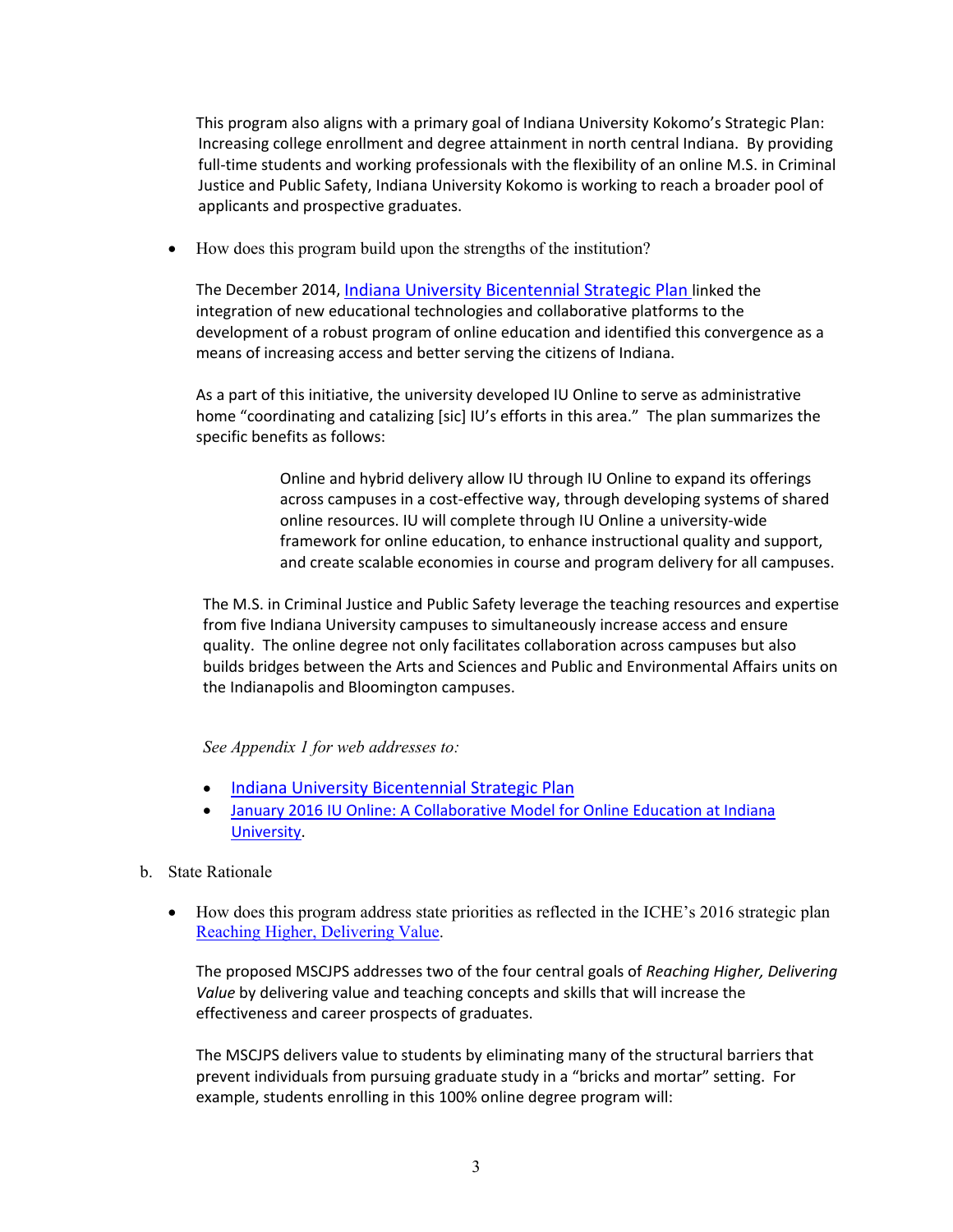- $\circ$  Find it easier to enroll in courses that do not conflict with their work schedule;
- o Choose from a wide selection of courses available throughout the year;
- o Save time and reduce costs associated with commuting to campus.

Furthermore, the online mode of instruction facilitates collaboration across IU campuses allowing for the creation and delivery of this new degree program without requiring additional investments in infrastructure or new hiring. Pooling the instructional talents of faculty from individual campuses will make it easier to offer a full spectrum of courses throughout the year without overtaxing instructional resources or diverting time away from research and other faculty commitments. The program's faculty steering committee will meet regularly and engage in strategic scheduling. The committee will be able to forecast demand and assign instructors to ensure that students can find required classes when they are able to enroll. The goal will be to eliminate graduation bottlenecks while simultaneously running courses with sustainable enrollments.

As a professional degree, MSCJPS will help individuals to achieve their career goals and improve their chances for promotion. The curriculum promotes the application of new ideas and the insights of current research to a variety of public policy and structural challenges.

- c. Evidence of Labor Market Need
	- i. National, State, or Regional Need
		- Is the program serving a national, state, or regional labor market need?

Data posted on potential job and wage growth at the U.S. Department of Labor's O\*NET website indicate a mixed picture. For example, the 2014‐2024 long term projection data for Detectives & Criminal Investigators (Occ. Code 33.3021) forecast little to no growth nationally but average 5% growth in Indiana. At the other end of the spectrum, the projected growth rate for Criminal Justice and Law Enforcement Teachers, Postsecondary (Occ. Code 25.1111) is 21.4 % nationally and 20.1 % in Indiana, which is much above average.

The narrow focus of these two occupation categories do provide an adequate representation of the types of jobs that MSCJPS students will be seeking upon completion. To address this issue, this proposal also consulted data for BLS "career clusters" like "Law, Public Safety, Corrections & Security" and "Public Administration and Government and Criminal Justice Management." Jobs tracked in these categories often recruit across the private/public sector divide and seek individuals with expertise in two or more fields. A rationale for the inclusion of employment and wage data is included with the Indiana Department of Workforce Development and U.S. Bureau of Labor Statistics data in *Appendix 2.*

ii. Preparation for Graduate Programs or Other Benefits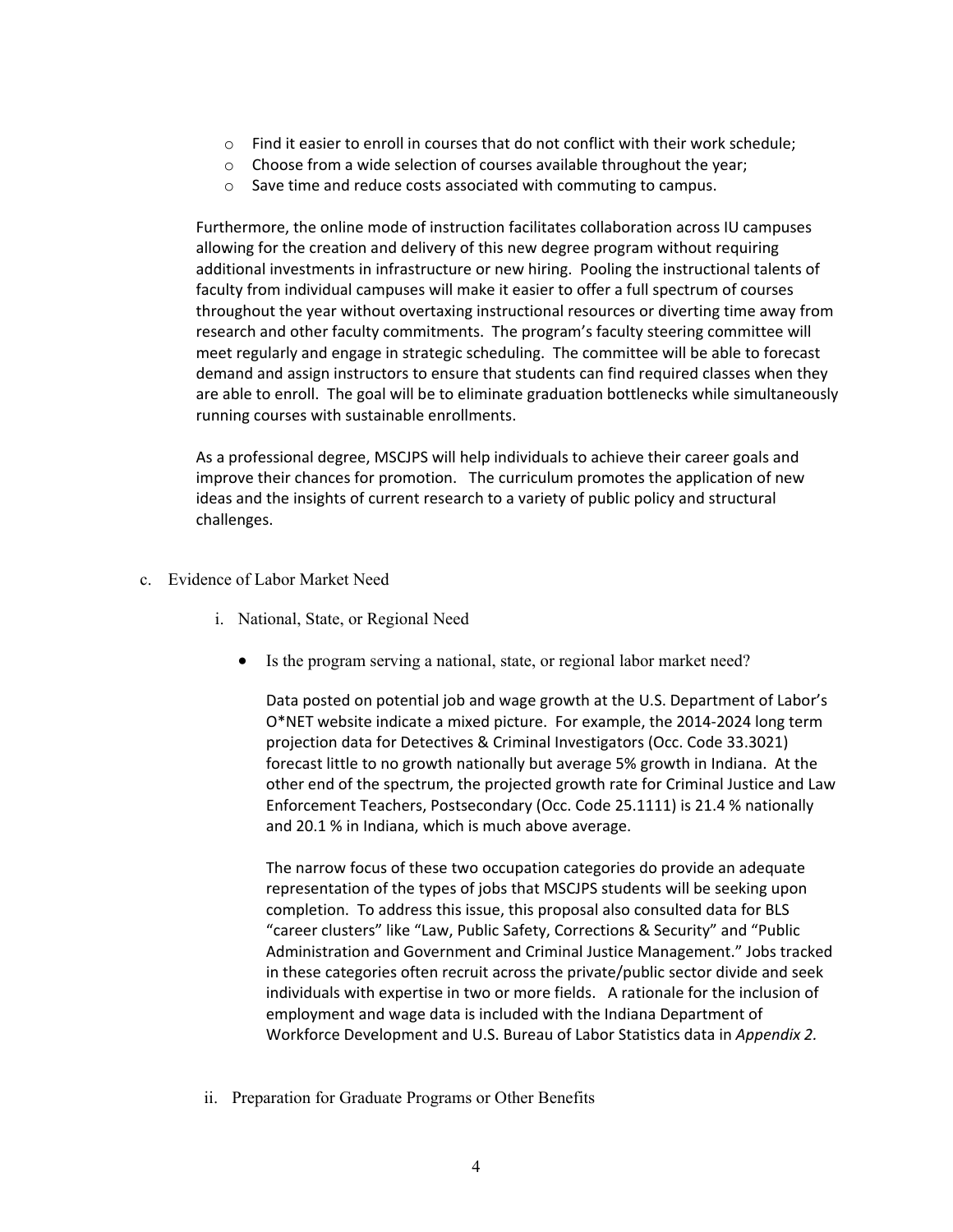Does the program prepare students for graduate programs or provide other benefits to students besides preparation for entry into the labor market?

The MS in Criminal Justice and Public Safety is a terminal professional degree; it does not feed directly into any doctoral programs on either the Bloomington or the Indianapolis campus.

- iii. Summary of Indiana DWD and/or U.S. Department of Labor Data
	- Summarize the evidence of labor market demand for graduates of the program as gleaned from employment projections made by the Indiana Department of Workforce Development and/or the U.S. Department of Labor.

DWD and BLS data indicate average to above average demand for a variety of jobs that MSCJPS graduates would pursue. Salaries vary by level of seniority and responsibility, but there is clear indication that adding a Master's degree will be an advantage to individuals seeking to move into public sector management positions, and the growth in earning potential offsets the costs associated with the degree.

*See Appendix 2: Summary of Indiana DWD and/or U.S. Department of Labor Data* 

- iv. National, State, or Regional Studies
	- o Summarize any national, state, or regional studies that address the labor market need for the program.

Example: 2013 *Educational Advisory Board* Analysis of Trends and Projected Growth in Graduate Education.

Graduate enrollment patterns and growth projections for employment in the justice and security sector of the economy indicate strong demand for the proposed IU Online Master's degree in Criminal Justice and Public Safety. This interest is well attested nationally, regionally, and in the state of Indiana. In a 2013 presentation to the IU Bloomington Graduate Education Summit, Matt Pellish, Senior Director of Strategic Research and Education with the Education Advisory Board, presented data on current trends and future demands for graduate education in general, and several of his slides included particular data that encouraged faculty involved in this proposal to move forward with this collaborative degree. Key data points include:

- Overall Master's degree completions are forecast to grow by 31% over a ten‐year span from 2013 to 2023. Fastest among all degrees.
- Conferred Master's degrees in Criminal Justice grew by 110% between 2007 and 2013 with 4,723 degrees awarded during this six‐year period.
- Between 2011-2013 Master's degree completions in Security, Law Enforcement, and related fields grew by 40% among IU and its peer institutions.
- Among online graduate programs in Criminal Justice, there is no one dominant player indicating both opportunity and demand for IU to establish a vibrant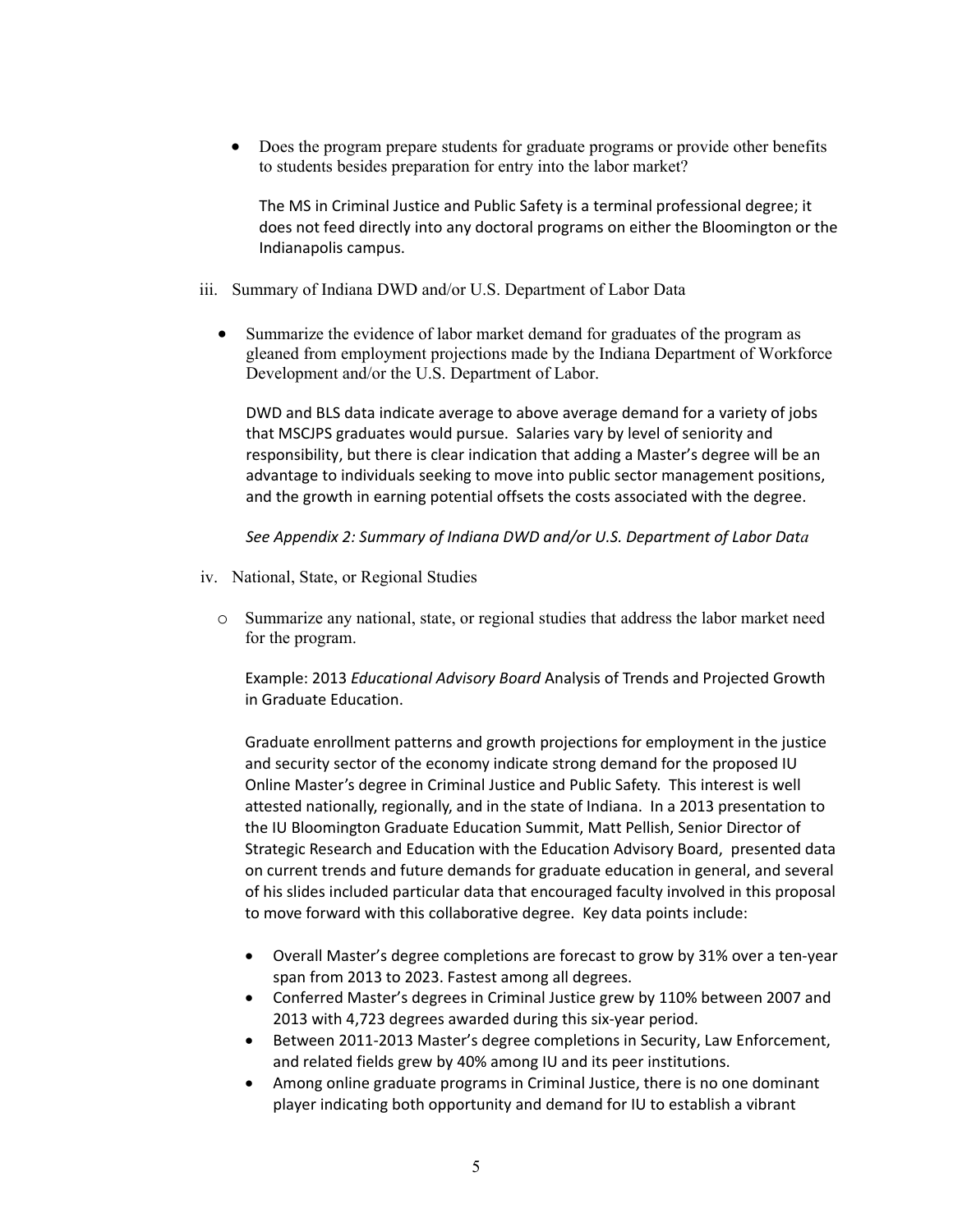online program. For example, the University of the Phoenix, which is the largest institution in the online "for-profit" sector, has only a 5.7 % share in Criminal Justice. Several of IU's regional peers, including Michigan State and the University of Cincinnati, have well‐established in‐state programs, but there is room to grow.

With a curriculum that focuses on the intersection of Criminal Justice and Public Safety, the MSCJPS will target professionals who hold an undergraduate degree and are working in related fields. Given the unpredictable, shift-based nature of many criminal justice and security jobs, a significant number of these individuals will opt for an online program that they can slot into busy schedules. Furthermore, as "career advancers," this demographic will be interested in obtaining knowledge and skills directly applicable to real world settings. Potential students, including military veterans and students interested in homeland security, emergency management, crime mapping, geographic information systems, and cybersecurity will be drawn to the program's flexible curriculum and online mode of instruction. Highly motivated, full-time students can complete the degree in 12 months (Fall/Spring/Summer/12-12-9 credit loads); part-time students can complete the degree in two-three years depending up their enrollment patterns (2 x Fall/Spring/Summer/6‐6‐6 and 6‐6‐3 credit loads).

Example: The website of the Emergency Management Institute of the Federal Emergency Management Administration posts a variety of resources for individuals seeking careers in emergency management and related fields and links to a number of BLS Occupational Outlook Handbooks for Occupations that the Bureau of Labor Statistics *CIP to SoC* crosswalk align with Criminal Justice and Public Safety programs. Links to these handbooks are included below:

BLS Occupational Outlook Handbook Polices and Detectives **https://www.bls.gov/ooh/protective‐service/police‐and‐detectives.htm**

BLS Occupational Outlook Handbook Protective Service Occupations **https://www.bls.gov/ooh/protective‐service/home.htm**

BLS Occupational Outlook Handbook Emergency Management Directors

 Summarize the results of any surveys of employers or students and analyses of job postings relevant to the program.

*Appendix 3* contains five job postings from a February 8, 2017 search that reflect the types of jobs MSCJPS graduates may pursue. This search assumes that the majority of MSCJPS students will be working professionals looking for a program of study that will facilitate mid‐career moves into leadership positions.

- a. Chief of Police, Fullerton CA
- b. Chief of Police, Lawrence, KA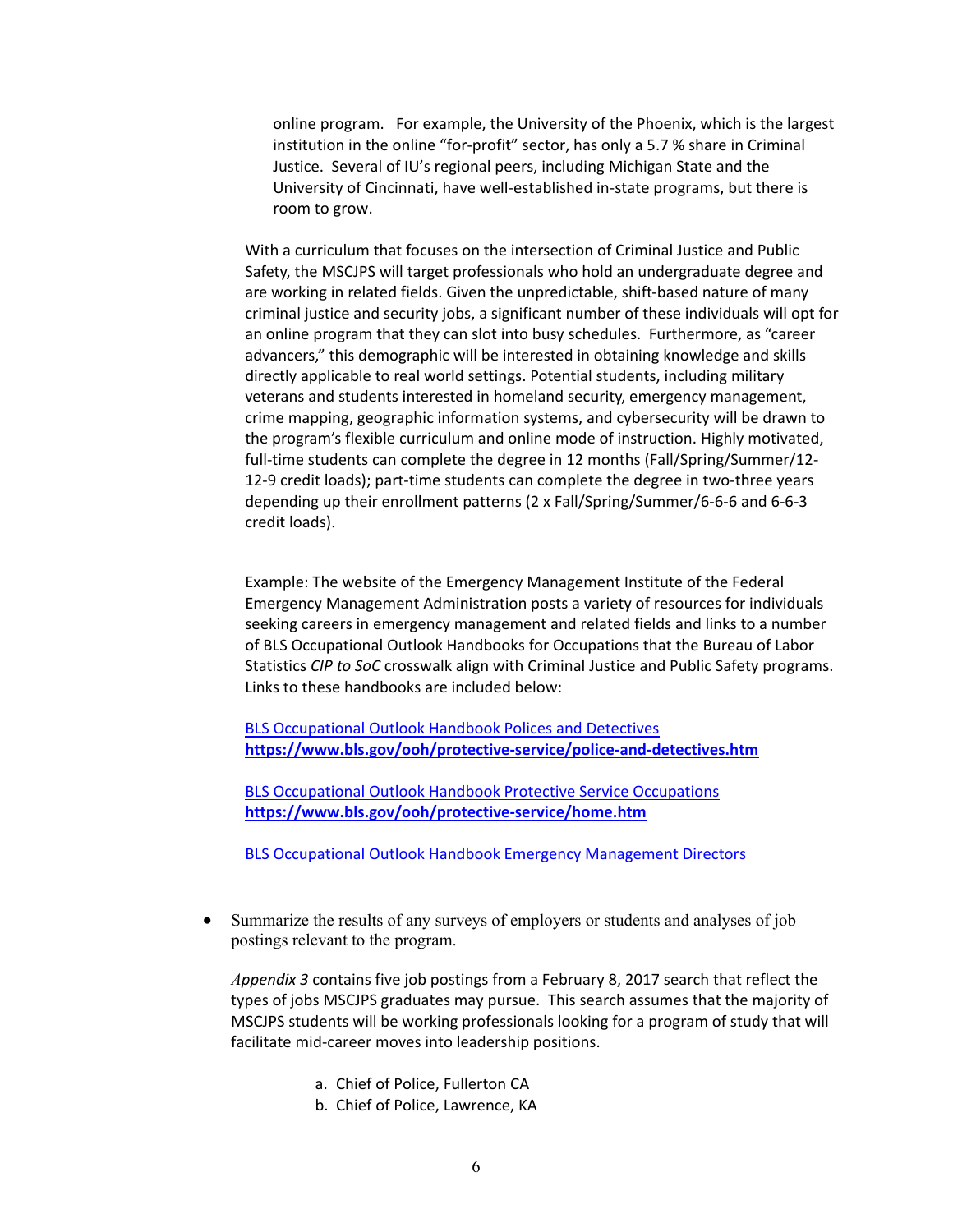- c. Criminal Justice Instructor, Daymar College, Nashville TN
- d. Criminal Justice Instructor, Everett CC, Everett WA
- e. Regional Emergency Management Director, Northbrook IL

The Chief of Police positions are national searches. Applicants will likely be chiefs in smaller departments or other high-ranking officers such as Captains and Detective Supervisors. The ads indicate a preference for applicants with graduate study. While exams and other forms of evaluation are the primary means for officers to advance and seek promotion earlier in their career, high-level command positions also require knowledge of administration, planning, and policy. The MSCJPS curriculum provides extensive instruction in these areas.

The two Criminal Justice instructor ads are for positons at community colleges. The ads list an M.S. in Criminal Justice or a related field as the minimum level of educational attainment and indicate a preference for instructors with field experience. In contrast to Ph.D. holders, who seek academic positions at research-oriented universities, some MSCJPS graduates will seek these types of teaching positions at community colleges where Criminal Justice and Public Safety programs are growing and offer a bright employment outlook.

The Regional Emergency Management Director position indicates that applicants should have significant work experience including supervisory and/or command experience in public agencies and indicates a strong preference for individuals with graduate study.

### **3. Cost of and Support for the Program**

- a. Costs
	- i. Faculty and Staff
	- Of the faculty and staff required to offer this program, how many are in place now and how many will need to be added (express both in terms of number of full- and part-time faculty and staff, as well as FTE faculty and staff)?

The faculty and staff required to deliver the collaborative online MSCJPS are in place. At IU Kokomo there are three full‐time and no part‐time faculty members who will be eligible to teach in the program.

*See Appendix 4: List of IU Kokomo teaching for the online Collaborative M.S. in Criminal Justice and Public Safety*

> *\*\*\*Each Campus should list only faculty on their campus eligible to teach for the credential. We will collate these lists if required to do so for ICHE and/or HLC.*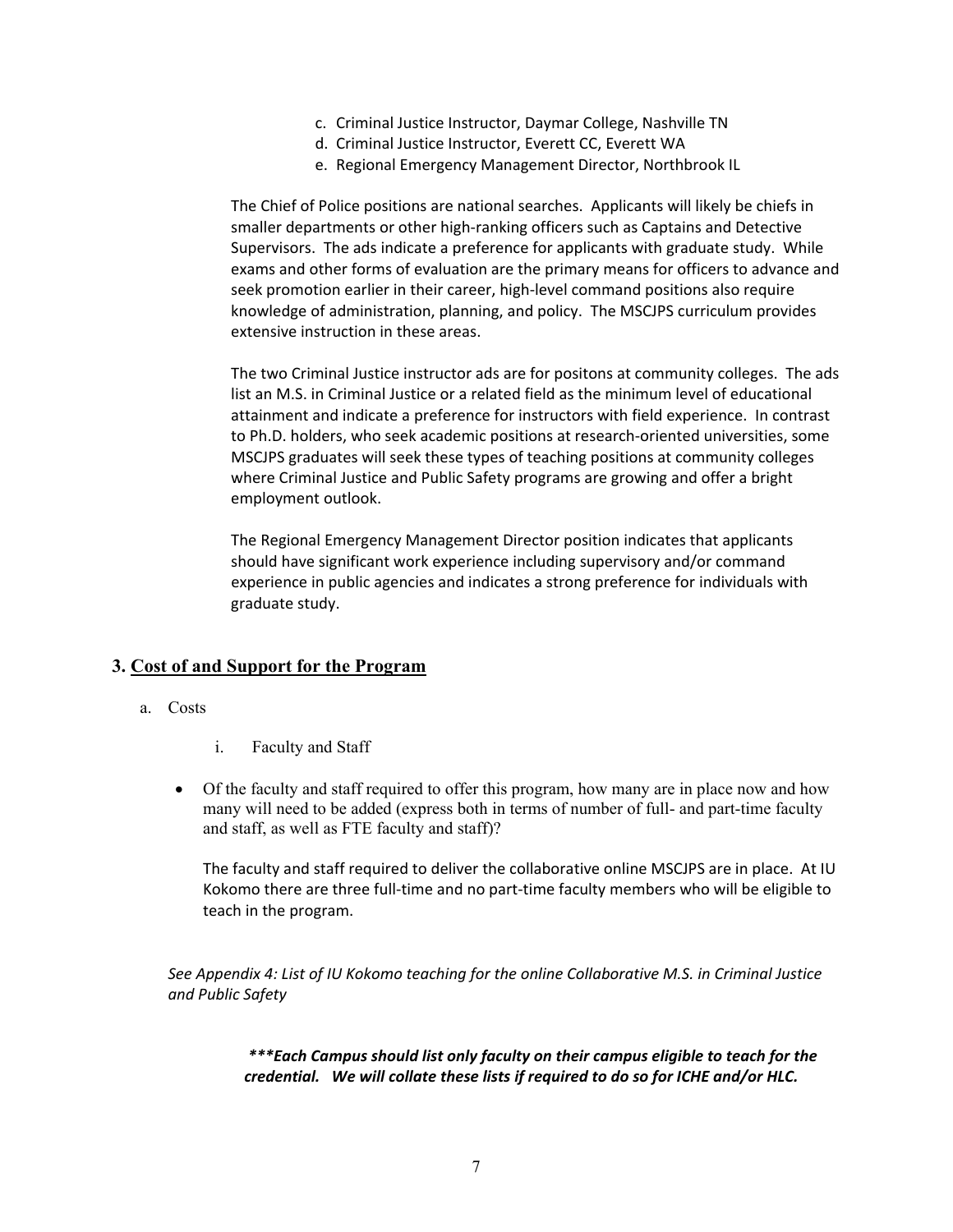- ii. Facilities
- Summarize any impact offering this program will have on renovations of existing facilities, requests for new capital projects (including a reference to the institution's capital plan), or the leasing of new space.

This program will not require facility renovations or new capital expenditures.

iii. Other Capital Costs (e.g. Equipment)

 Summarize any impact offering this program will have on other capital costs, including purchase of equipment needed for the program.

No additional capital costs will be required to deliver this collaborative degree.

- b. Support
	- i. Nature of Support (New, Existing, or Reallocated)
	- Summarize what reallocation of resources has taken place to support this program.

### **Not Applicable**

 What programs, if any, have been eliminated or downsized in order to provide resources for this program?

### **Not Applicable**

- ii. Special Fees above Baseline Tuition
	- Summarize any special fees above baseline tuition that are needed to support this program.

**None.** 

## **4. Similar and Related Programs**

- a. List of Programs and Degrees Conferred
	- i. Similar Programs at Other Institutions

The IPEDS Navigator lists the following data on similar programs in Indiana and across the nation:

### **Indiana institutions with similar program:**

Masters (Advanced): 4 (BSU, IUB, IUPUI, IWU); 1 online (IWU)

**National institutions with similar programs** (as of 2013-14)**:**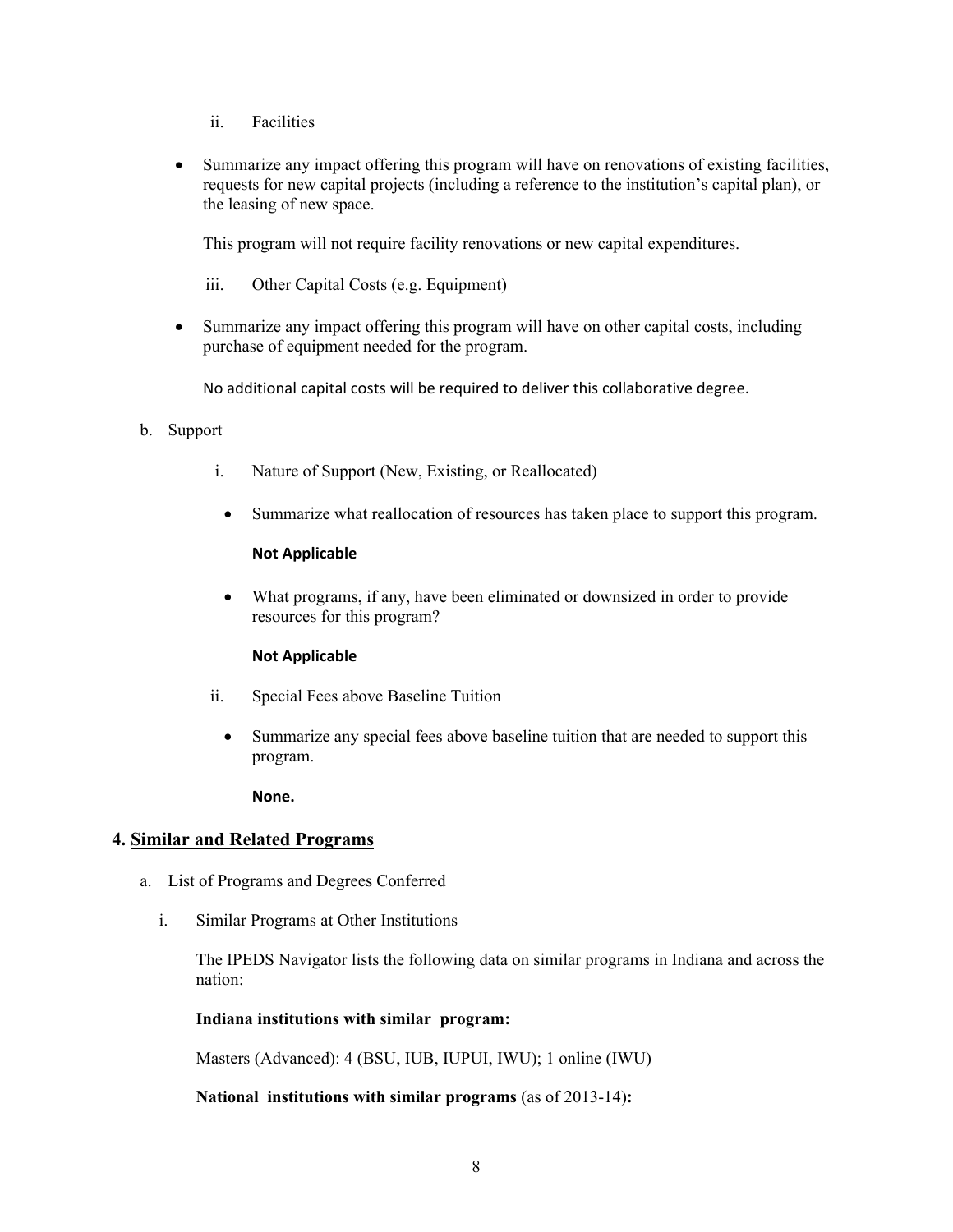Masters (Advanced): 156; 70 online

### **IPEDS Completions data**

Masters: 2,876 (15 from Indiana)

- In *Appendix A*, CHE staff will summarize data from the Commission's Program Review Database on headcount, FTE, and degrees conferred for similar programs in the public sector, as well as information on programs in the non-profit and proprietary sectors, to the extent possible.
- ii. Related Programs at the Proposing Institution
	- In *Appendix B,* CHE staff will summarize data from the Commission's Program Review Database on headcount, FTE, and degrees conferred for related programs at the proposing institution.
- b. List of Similar Programs Outside Indiana

The following list includes the top five ranked online graduate programs in Criminal Justice. There are fewer online Public Safety programs. IU will have significant cost advantages over all five including the leading regional programs delivered by Michigan State and the University of Cincinnati.

- UC-IRVINE--Master of Advanced Study in Criminology, Law & Society
- FLORIDA STATE‐‐Master of Science in Criminology
- Michigan State--Master of Science in Criminal Justice
- U of Cincinnati--Master of Science in Criminal Justice
- Arizona State University—Master of Arts in Criminology & Criminal Justice
- c. Articulation of Associate/Baccalaureate Programs

### **Not Applicable**

- d. Collaboration with Similar or Related Programs on Other Campuses
	- Indicate any collaborative arrangements in place to support the program.

The collaborative online MSCJPS will be included in the IU Online website and receive marketing and recruitment support from the Office of Online Education (OOE). OOE staff and representatives receive training to answer initial responses regarding online programs and refer prospective students to the campuses for follow‐up. OOE partners with collaborating units and campuses to provide marketing and recruitment campaigns that reinforce the overall recruitment message and maximize the utilization of OOE, campus, and program resources. OOE will provide effectiveness tracking of marketing campaigns and establish Return on Investment for marketing and recruitment of IU Online students.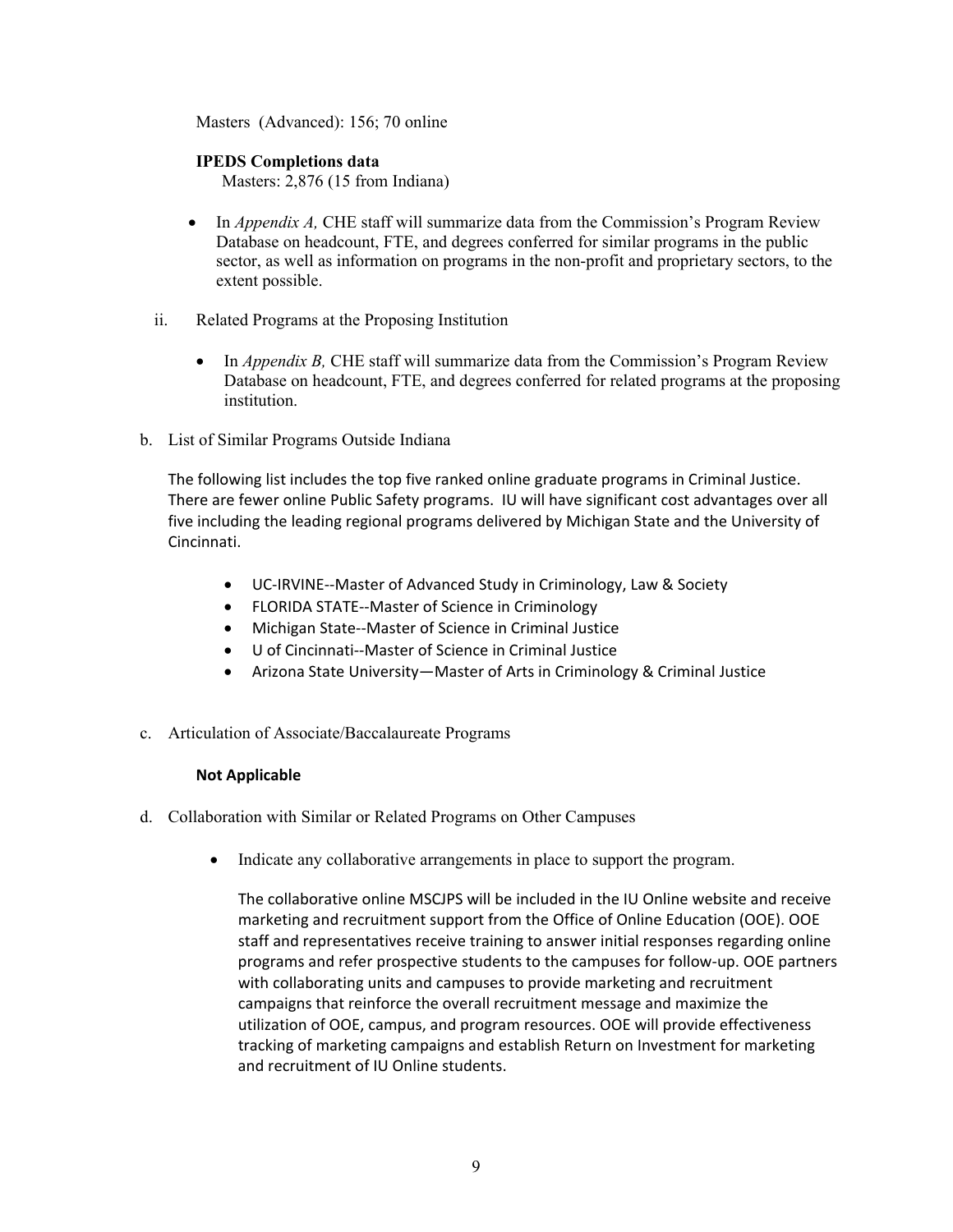## **5. Quality and Other Aspects of the Program**

- a. Credit Hours Required/Time To Completion
	- Credit hours required for the program and how long a full-time student will need to complete the program

*See Appendix 5.1 Curriculum Map and Appendix 5.2 for Semester-by-Semester Enrollment Plan* 

- b. Exceeding the Standard Expectation of Credit Hours
	- If the associate or baccalaureate degree program exceeds 60 or 120 semester credit hours, respectively, summarize the reason for exceeding this standard expectation.

### **Not Applicable**

- c. Program Competencies or Learning Outcomes
	- List the significant competencies or learning outcomes that students completing this program are expected to master.

MSCJPS Graduates will be able to:

- $\circ$  Critically discuss criminal justice and public safety system actors, agencies, and processes; describe the underlying operations of police, emergency management, courts, and corrections agencies, and identify the major policy issues in criminal justice and public safety systems.
- o Communicate effectively within a complex and diverse criminal justice or public safety constituencies.
- o Discuss the philosophical underpinnings and development of law, and critically evaluate how Criminal Justice and Public Safety policies balance individual rights and public order.
- o Rigorously analyze criminal justice and public safety policies using a variety of tools, including quantitative research methods and statistical techniques.
- $\circ$  Identify, analyze, and apply tools essential to improve criminal justice and public safety agencies.
- o Identify and critically analyze current criminal justice and public safety policies, using available research and empirical evidence to discuss the strengths and limitations of various approaches.

MSCJPS graduates completing the Public Safety Concentration will be able to:

 $\circ$  Identify public safety risks using various risk analysis tools, and describe ways to plan, prepare, manage, and mitigate natural and human made risks.

MSCJPS graduates completing the Criminal Justice Concentration will be able to:

o Discuss the nature and extent of crime, critically evaluate major theories of crime, and critically analyze and evaluate the effectiveness of the criminal justice system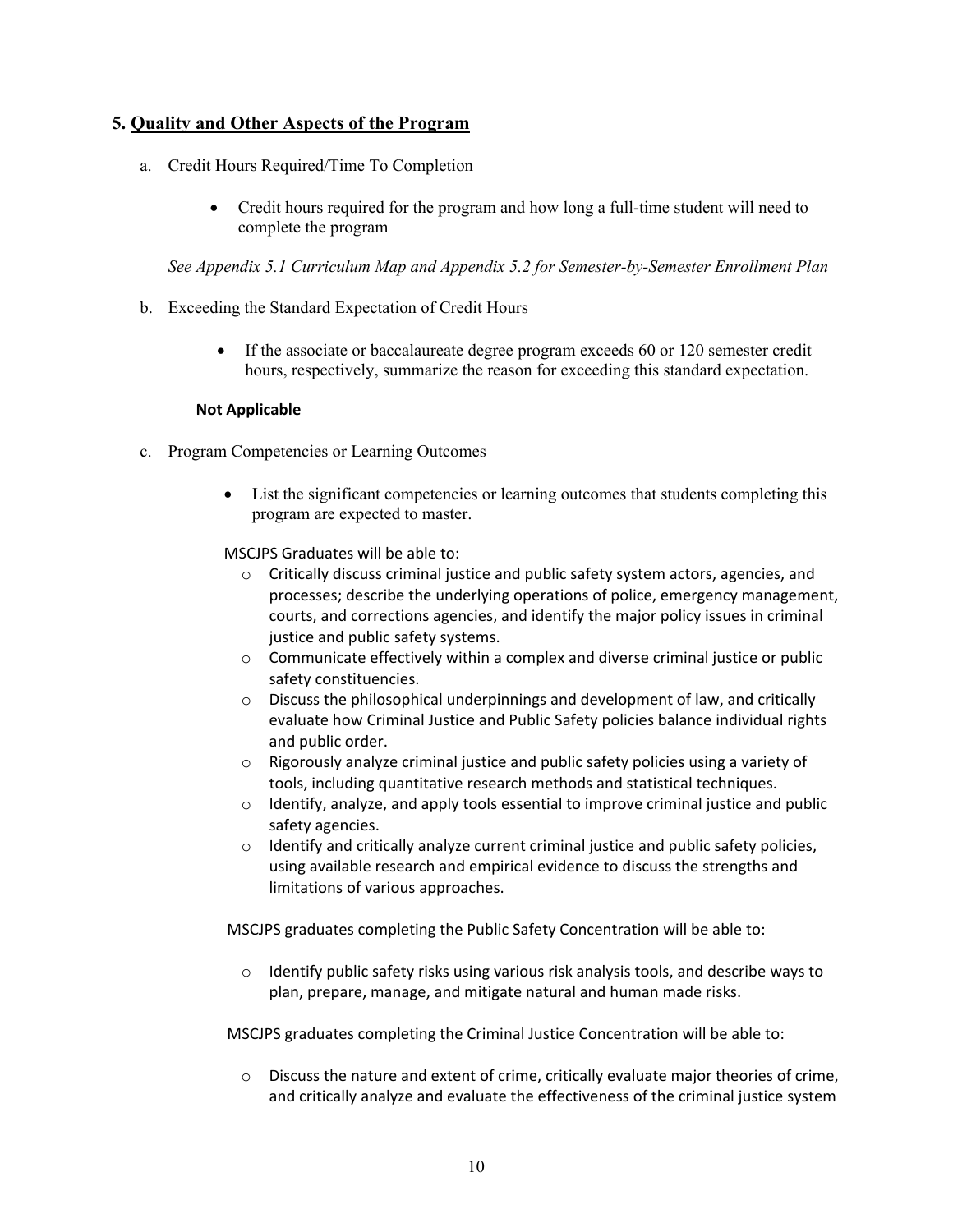and non‐criminal justice programs and policies that respond to crime.

### d. Assessment

- Summarize how the institution intends to assess students with respect to mastery of program competencies or learning outcomes.
	- a. The Steering/Curriculum Committee will assess individual courses on an annual basis following national standards for best practices in online instruction as promulgated by Quality Matters.
	- b. Each campus will be responsible for insuring that the faculty teaching collaborative MSCJPS courses have had QM training and that the courses adhere to QM Rubric standards.
	- c. In addition to applying QM standards, the committee will also consider course evaluations, student correspondence, questionnaires, and feedback from advisors and faculty.
	- d. A full program review will be conducted in the fourth year prior to the expiration of the current Memoranda of Understanding.
- e. Licensure and Certification

#### **Not Applicable**

- f. Placement of Graduates
	- Please describe the principle occupations and industries, in which the majority of graduates are expected to find employment.

http://www.discovercorrections.com/resources/types‐of‐positions

Discover Corrections is a career resource site sponsored by a number of national public policy organizations and employee unions. It looks at a wide spectrum of jobs associated with the field of corrections, law enforcement, and public policy. The site identifies a number of careers where an MS in Criminal Justice and Public Safety would facilitate career advancement.

In the Leadership/Managerial Supervisory category, it lists the following job titles:

- Assistant Commissioner
- **•** Business Manger
- Chief Facility Security Supervisor (Captain)
- Director of Corrections
- Superintendent/Assistant Warden
- Director of Public Safety

Under Policy, Research, Planning and Evaluation it lists: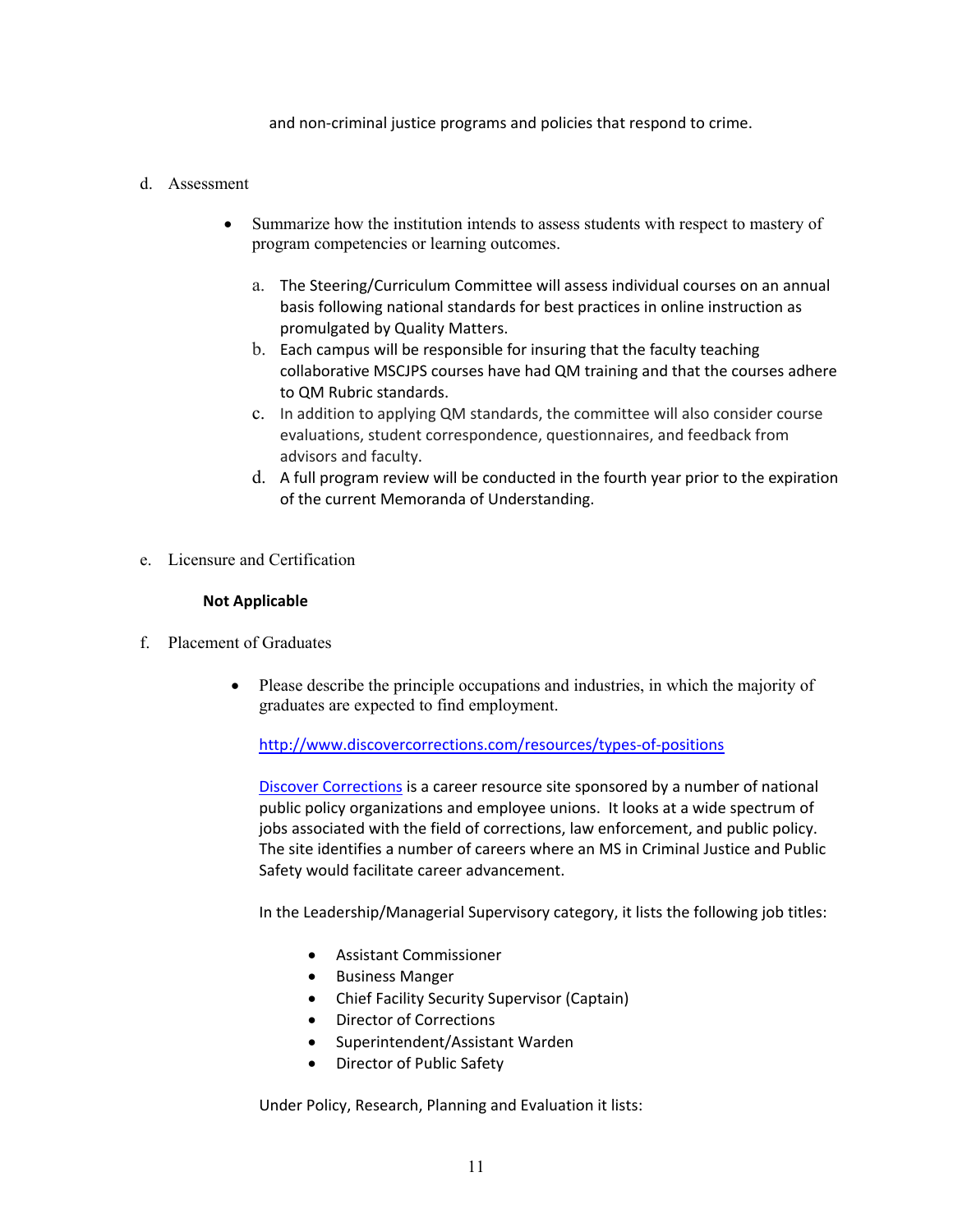- Data Analyst
- Planner
- Policy Analyst/Legislative Coordinator
- Project Manager/Principle Investigator
- If the program is primarily a feeder for graduate programs, please describe the principle kinds of graduate programs, in which the majority of graduates are expected to be admitted.

### **Not Applicable**

g. Accreditation

The Higher Learning Commission classifies programs shared and delivered by multiple universities and campuses as "consortial degrees" and oversees a review and approval process for such programs independent of the conventional campus accreditation procedures.

IU will seek HLC approval for the collaborative MS in Criminal Justice and Public Safety.

# **6. Projected Headcount and FTE Enrollments and Degrees Conferred**

#### **NEW ACADEMIC DEGREE PROGRAM PROPOSAL SUMMARY**

**Institution/Location:** Indiana University Kokomo

**Program:** Master of Science in Criminal Justice and Public Safety

**Proposed CIP Code:** 43.0103

**Base Budget Year:** 2016-17

|                                                | Year 1<br>2017-18 | Year 2<br>2018-19 | Year 3<br>2019-20 | Year 4<br>2020-21 | Year 5<br>2021-22 |
|------------------------------------------------|-------------------|-------------------|-------------------|-------------------|-------------------|
| <b>Enrollment Projections (Headcount)</b>      |                   |                   |                   |                   |                   |
| <b>Full-time Students</b>                      |                   |                   |                   |                   |                   |
| Part-time Students                             | $\mathfrak{D}$    | $\overline{4}$    | 5                 | 6                 | 6                 |
| Total:                                         | $\mathfrak{D}$    | 4                 | 5                 | 6                 | 6                 |
| <b>Enrollment Projections (FTE)</b>            |                   |                   |                   |                   |                   |
| <b>Full-time Students</b>                      |                   |                   |                   |                   |                   |
| Part-time Students                             |                   | 3                 | 3                 | 4                 | 4                 |
| Total:                                         |                   | 3                 | 3                 |                   |                   |
| <b>Degree Completion</b><br><b>Projection:</b> |                   | $\mathfrak{D}$    | $\mathfrak{D}$    | $\mathcal{E}$     | $\mathcal{E}$     |

**CHE Code:**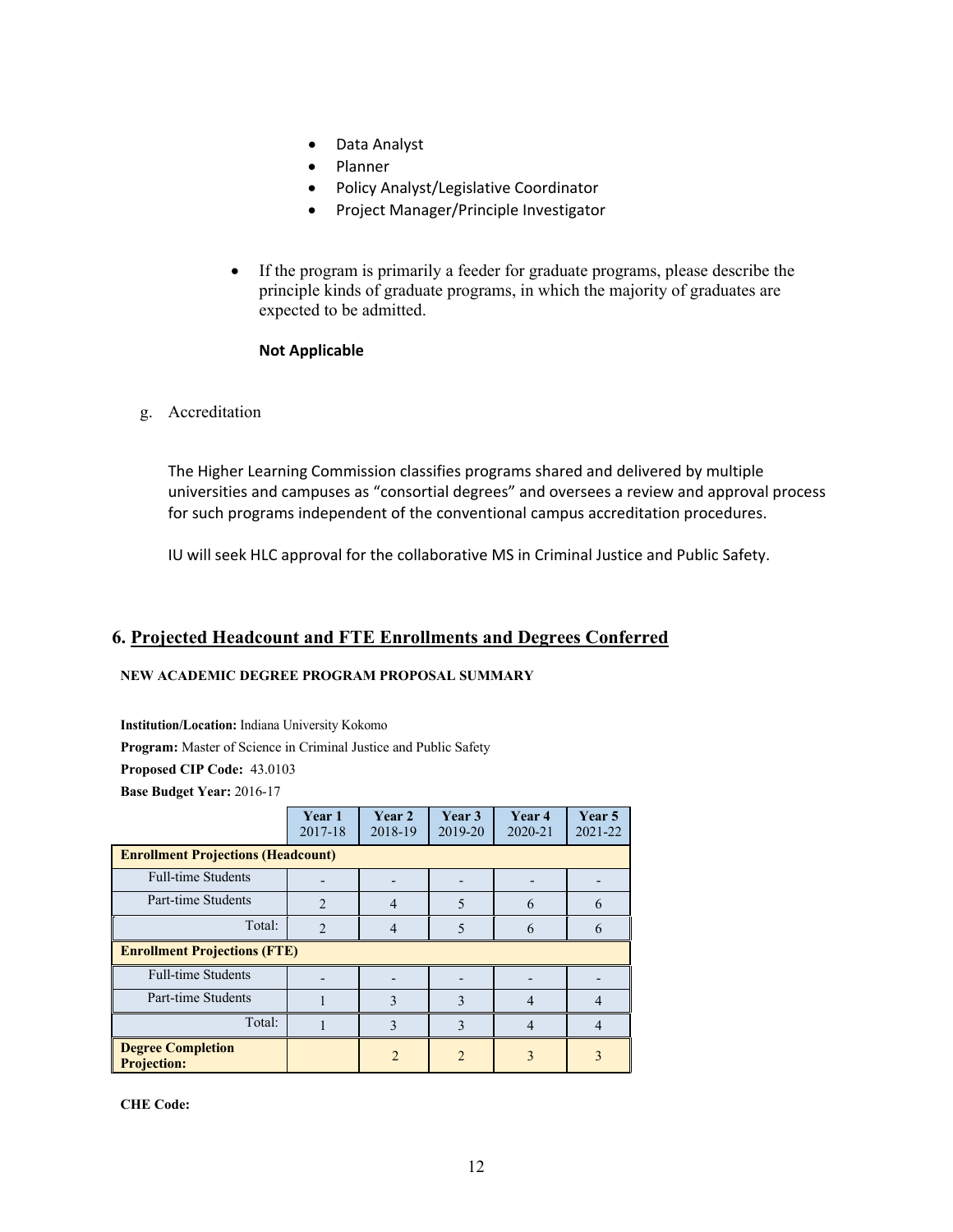**Campus Code: County Code: Degree Level: CIP Code:**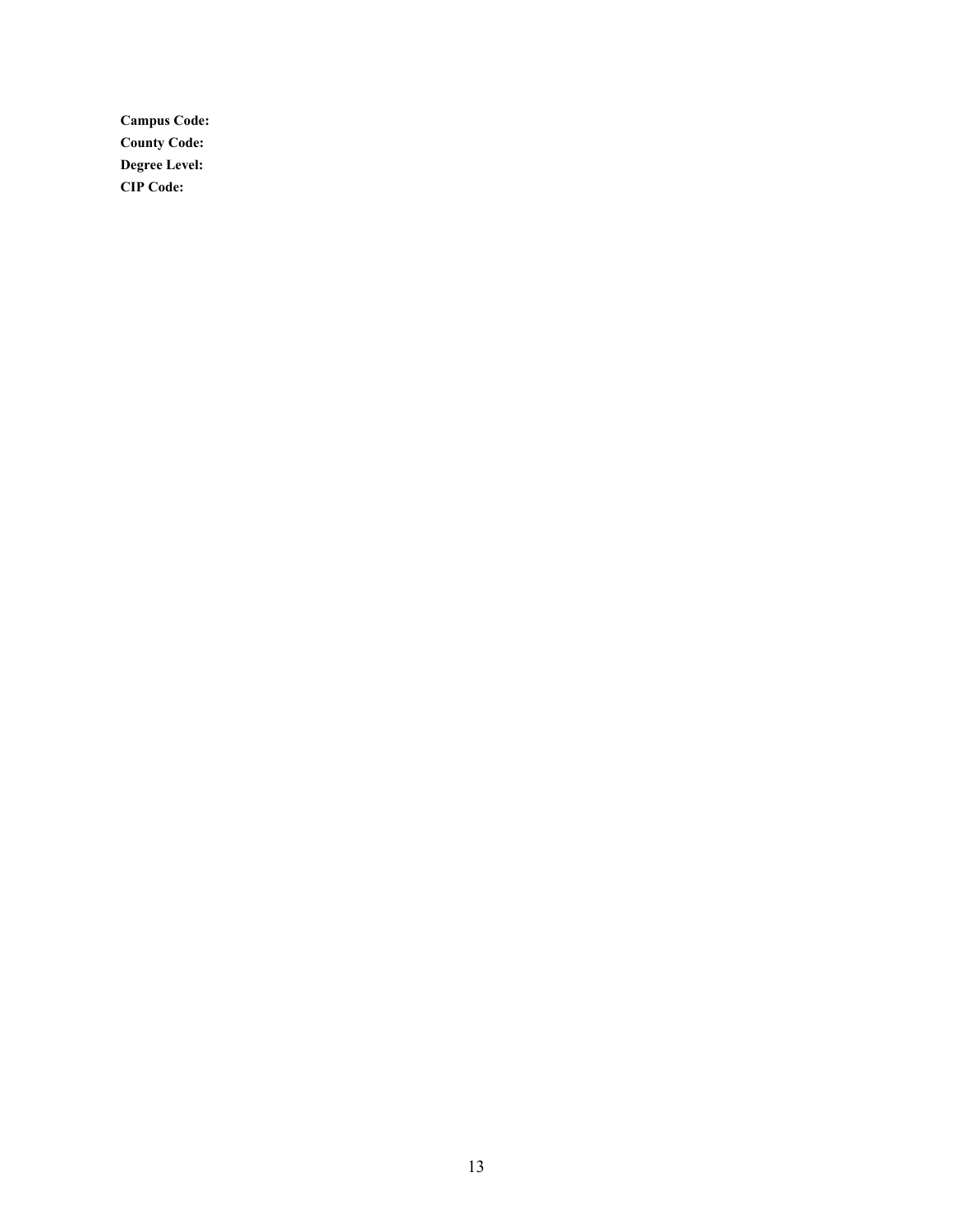*Appendix 1: Institutional Rationale*

The Indiana University Bicentennial Strategic Plan can be accessed at https://strategicplan.iu.edu/plan/education.html

The IU policy paper on online collaborative programs, "January 2016 IU Online: A Collaborative Model for Online Education at Indiana University" can be viewed at https://uaa.iu.edu/academic/ooe/docs/ooe\_model.pdf.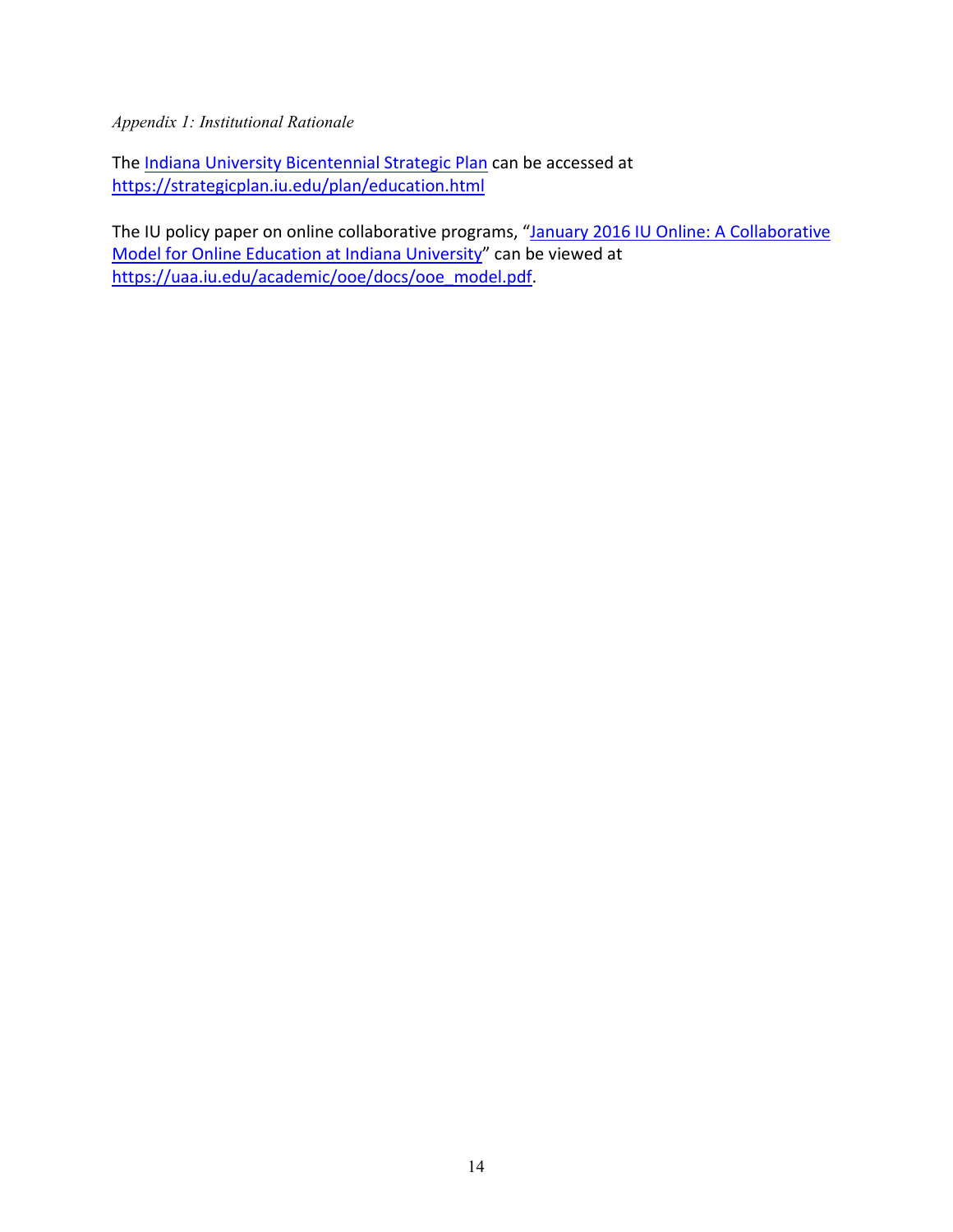| <b>Employment Data for</b><br><b>Criminal Justice and Public Safety Occupations</b>              |              | May 2015 Jobs and Salary Data |               |                       |               | <b>Bureau of Labor Statistics Long</b><br><b>Term Projections 2014-24</b> |               |                       |                |
|--------------------------------------------------------------------------------------------------|--------------|-------------------------------|---------------|-----------------------|---------------|---------------------------------------------------------------------------|---------------|-----------------------|----------------|
|                                                                                                  |              | <b>Positions</b>              |               | <b>Average Salary</b> |               | <b>Projected Annual</b><br><b>Openings</b>                                |               | Projected<br>Growth % |                |
| <b>Title</b>                                                                                     | Occ.<br>Code | Indiana                       | <b>Nation</b> | Indiana               | <b>Nation</b> | Indiana                                                                   | <b>Nation</b> | Indiana               | <b>Nation</b>  |
| Education, Training, and Library<br>Occupations                                                  | 250000       | 155,830                       | 8,542,670     | \$47,100              | \$53,000      | 1,341                                                                     | 698,100       | 8.6                   | 7.6            |
| Postsecondary Teachers, All Other                                                                | 251199       | 3,660                         | 191,220       | \$67,400              | \$71,060      | 38                                                                        | 21,700        | 10.1                  | 9.3            |
| <b>Criminal Justice and Law Enforcement</b><br>Teachers, Postsecondary                           | 251111       | 230                           | 14,560        | \$49,610              | \$64,460      | 6                                                                         | 3,700         | 20.1                  | 21.4           |
| <b>Instructional Coordinators</b>                                                                | 259031       | 1,730                         | 139,460       | \$56,270              | \$64,870      | 18                                                                        | 10,500        | 10.8                  | $\overline{7}$ |
|                                                                                                  |              |                               |               |                       |               |                                                                           |               |                       |                |
| <b>Protective Service Occupations</b>                                                            | 330000       | 60,430                        | 3,351,620     | \$37,480              | \$44,610      | 455                                                                       | 161,900       | 7.5                   | 4.5            |
| First-Line Supervisors of Police and<br>Detectives (Commanding Officer,<br>Detective Supervisor) | 331012       | 1.680                         | 100,370       | \$65,240              | \$85,810      | $\overline{7}$                                                            | 4,500         | 4.5                   | 4.2            |
| Detectives and Criminal Investigators<br>(Detective, Marshal)                                    | 333021       | 1,280                         | 106,580       | \$63,670              | \$79,620      | 6                                                                         | ***           | 5                     | $-1.2$         |
|                                                                                                  |              |                               |               |                       |               |                                                                           |               |                       |                |
| Managers, All Other (Highway Patrol<br>Commander, Safety Coordinator)                            | 119199       | 8,520                         | 376,440       | \$68,940              | \$104,850     | 140                                                                       | 37,900        | 6.8                   | 3.9            |
| <b>Emergency Management Directors</b>                                                            | 119161       | 340                           | 9.840         | \$45,390              | \$67,330      | $\overline{4}$                                                            | 600           | 12                    | 6.2            |

Note: The majority of jobs included in this table use Standard Occupation Codes (SoC) that the Bureau of Labor Statistics "CIP to SoC Crosswalk" associates directly with the Classification of Instructional Program (CIP) code 43.0103, which covers the MSCJPS. Two additional occupation categories "Instructional Coordinators" (SoC 25‐9031) and "Emergency Management Directors" (11‐9161) are included because they include data for several job titles that the U.S. Department of Labor's data application *O\*Net OnLine* includes in Protective Service career clusters. \*\*The BLS figure for projected annual number of openings for Detectives and Criminal Investigators lists 28,230, which appears to be incorrect.

Source: Adapted from tables posted at by the Research and Analysis division of the Indiana Department of Workforce Development at www.in.gov/dwd/ra. Cite visited February 9, 2017.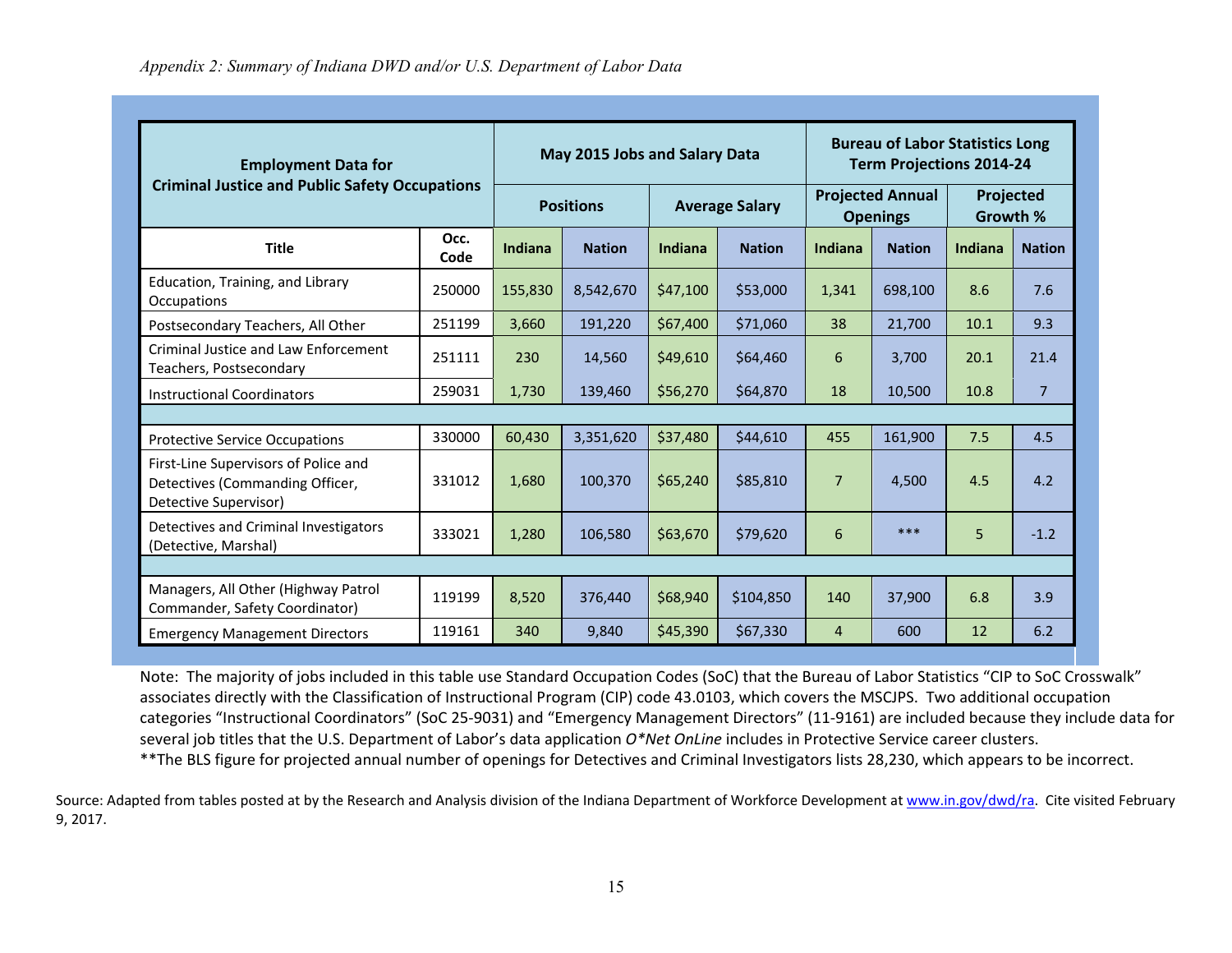### *Appendix 2.1 Rationale for Occupations included in Employment Tables and Sample Job Listings.*

A significant number of students pursuing the degree will be working professionals seeking additional training and expertise to improve their performance and increase their opportunities for career advancement. A February 2017 review of current job listings and career profiles posted to national job search websites like Indeed.com and professional organization bulletin boards, such as the "Career Center" page on the website of the *National Emergency Management Association* illustrate an MSCJPS will benefit graduates during job searches:

- 1) A significant number of postings for Police Chief and Public Safety Directors list a preference for applicants with graduate study in Criminal Justice and Public Safety. *Appendix 4* contains job postings for police chief positions in Fullerton California and Lawrence, Kansas. Both ads mention a preference for applicants with graduate work. The BLS tracks employment data for police chiefs and other law enforcement leadership and command positons in a catchall SoC category "Managers, All other" 11‐9199.
- 2) Emergency Management Directors (Occ. Code 11-9161) encourage applications from individuals with leadership experience in police departments and other government agencies and often indicate a preference for individuals with graduate work in public safety and/or criminal justice.

*Appendix 4* contains a February job posting from the National Emergency Management Association website for the positon of "Executive Director of the Regional Emergency Dispatch Center in Northbrook, Illinois." The ad lists three years of "supervisory or command" experience in a "governmental public safety organization" as minimum level of work experience for qualified applicants and cites a completion of a master's degree in related field as highly desirable.

3) A third pool of potential MSCJ students not adequately captured by the current BLS occupation categories are individuals who work as investigators and cyber security specialists in private industry. For example, job listings for fraud investigators and cybercrime seek individuals who combine expertise in finance and computer science with criminal justice training. The MSCJ PS will appeal to individuals who wish to combine advanced study in criminal justice and public safety with prior training and work experience in business and computer science to pursue security related careers where these skills intersect.

Source: national Center for O\*NET Development. Law, Public Safety, Corrections & Security Career Cluster. *O\*NET OnLine*. Retrieved February 1, 2017, from: https://www.onetonline.org/find/career?c=12&g=Go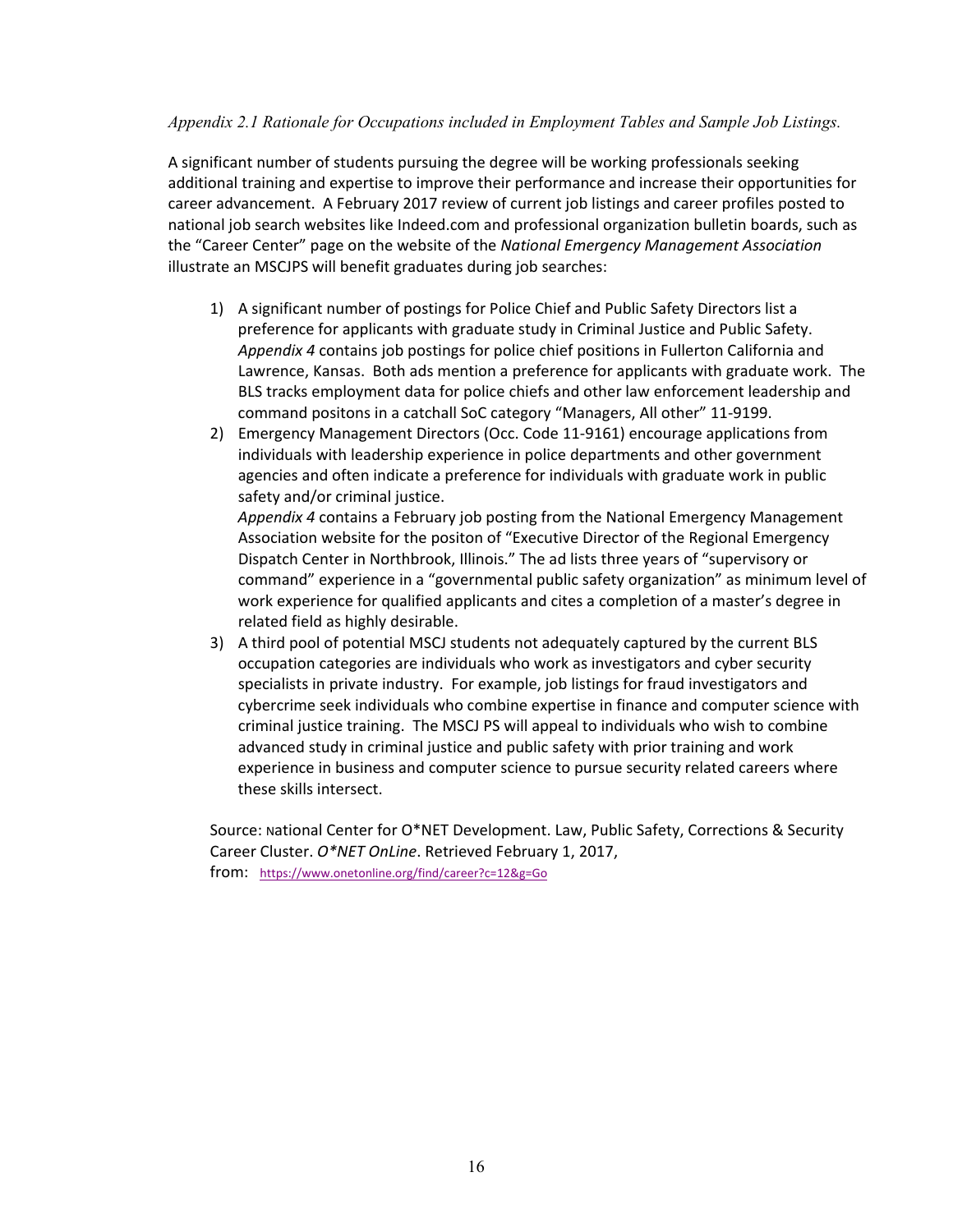# *Appendix 3: Sample Job Postings*

The following links are for copies of five job listings for open positions as of February 7, 2017. They are stored on IU Box.

- 1) Chief of Police, Fullerton, CA
- 2) Police Chief Lawrence, KS
- 3) Criminal Justice Instructor, Daymar College, Nashville TN
- 4) Criminal Justice Instructor, Everett CC, Everett WA
- 5) Regional Emergency Management Director, Northbrook IL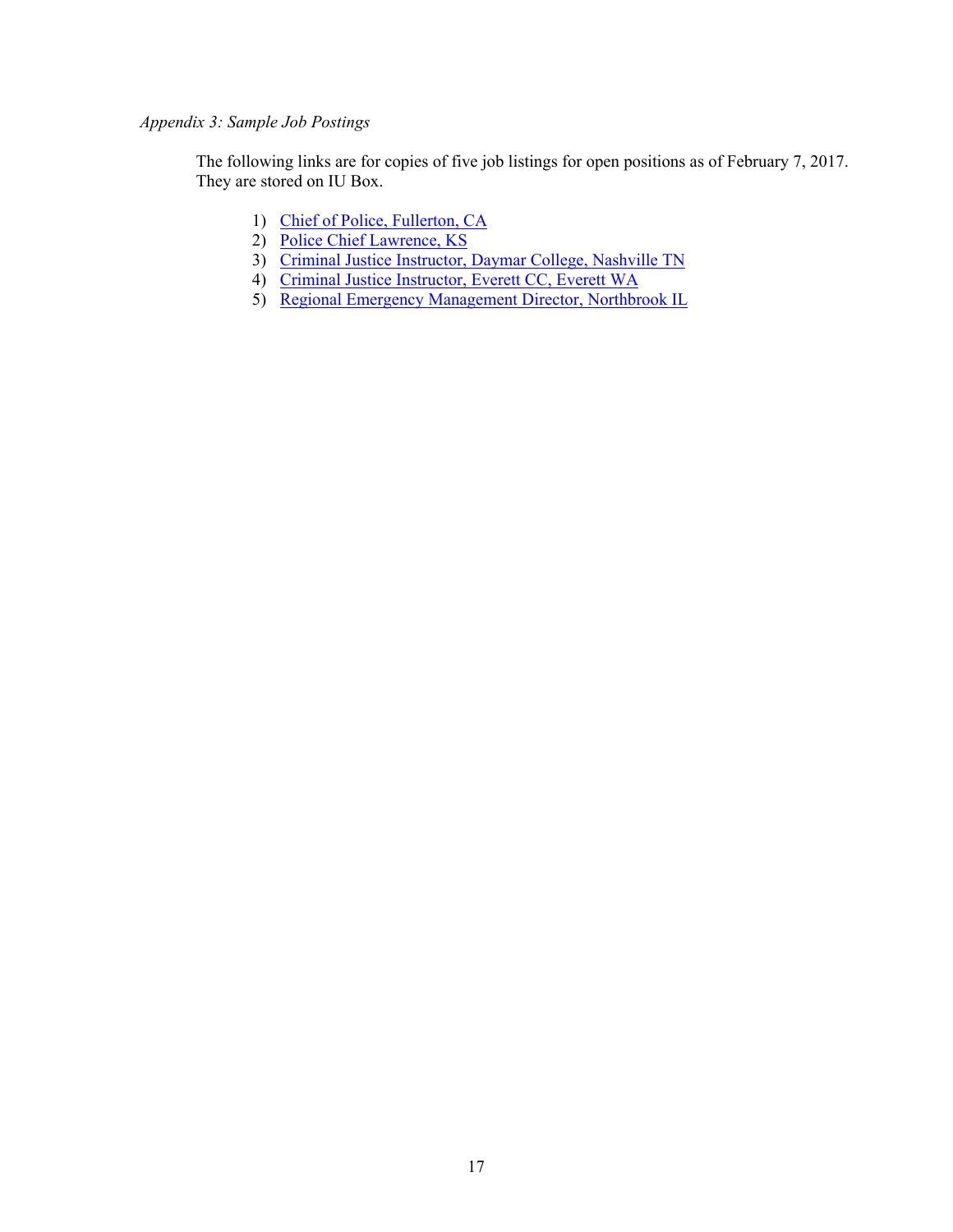*Appendix 4: List of IU Kokomo teaching for the online Collaborative M.S. in Criminal Justice and Public Safety* 

Dr. Kelly Brown

Dr. Beau Shine

Dr. Angela Glosser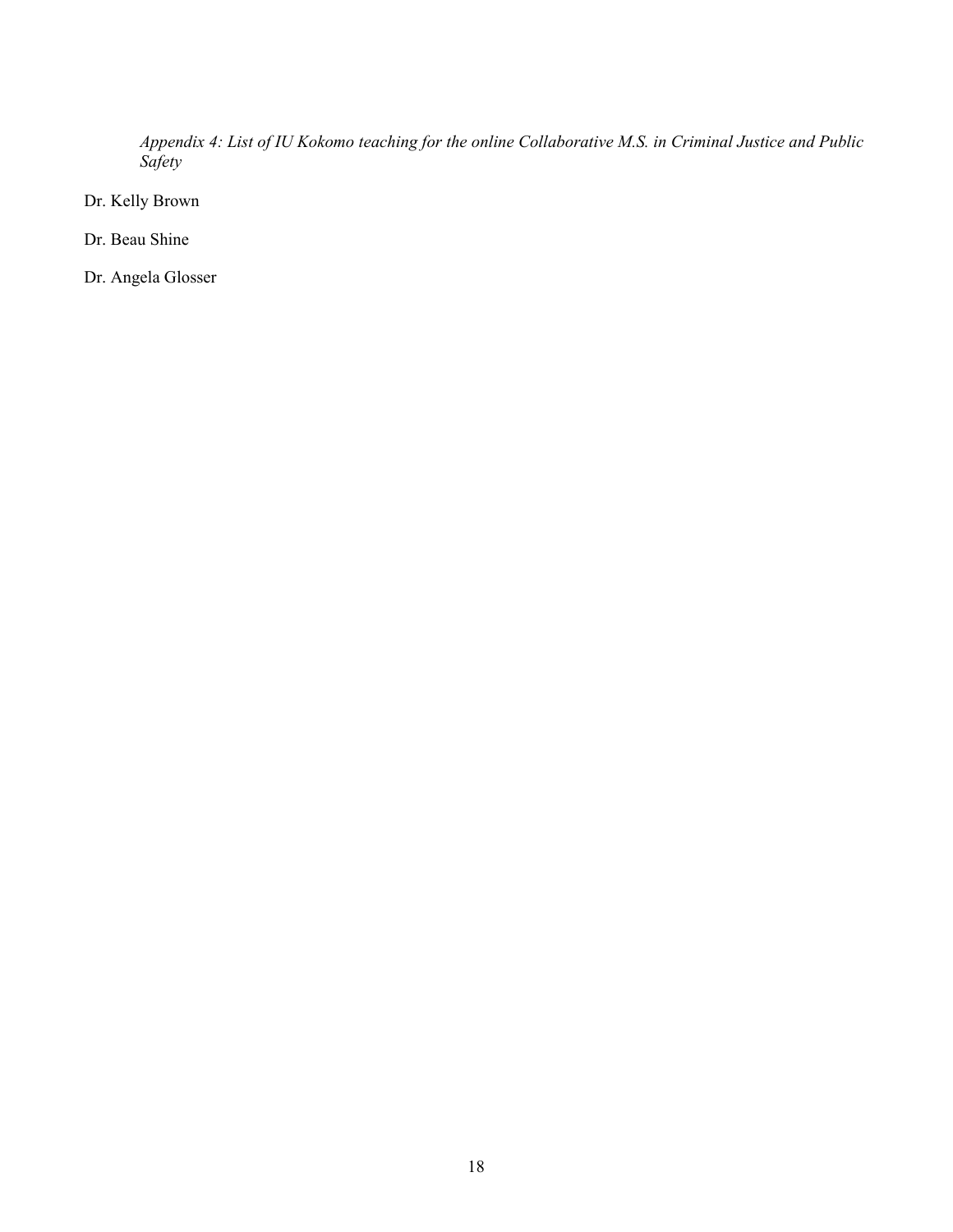# *Appendix 5.1 Required Credit Hours and Courses*

The MSCJPS requires 33 credits overall comprised of 15 credits of core coursework completed by all students in the program and 18 credits of coursework in one of 2 concentrations: Criminal Justice or Public Safety. The Core and Concentration requirements are listed in the following table.

|                             | MSCJPS Core LO 1--Introduction to Graduate Study in Public Safety: Students will identify key functions<br>of public safety and their contemporary and historical contexts.                                                                                                                     | Cr |
|-----------------------------|-------------------------------------------------------------------------------------------------------------------------------------------------------------------------------------------------------------------------------------------------------------------------------------------------|----|
| Course #                    | <b>Course Title</b>                                                                                                                                                                                                                                                                             |    |
| <b>SPEA J586</b>            | Public Safety in the U.S.                                                                                                                                                                                                                                                                       | 3  |
| Complete one of:            | MSCJPS Core LO 2--Introduction to Graduate Study in Criminal Justice (3 cr): Students will identify,<br>describe and analyze core components, processes and major issues in the criminal justice system.                                                                                        |    |
| Course #                    | <b>Course Title</b>                                                                                                                                                                                                                                                                             | 3  |
| <b>CJUS P501</b>            | Proseminar: Criminal Justice I                                                                                                                                                                                                                                                                  |    |
| <b>SPEA J582</b>            | <b>Criminal Justice Systems</b>                                                                                                                                                                                                                                                                 |    |
|                             | MSCJPS Core LO 3--Research Methods (3 cr): Students will use appropriate methodological techniques<br>for criminal justice research and discuss findings effectively. Complete one of:                                                                                                          |    |
| Course #                    | <b>Course Title</b>                                                                                                                                                                                                                                                                             | 3  |
| <b>SPEA J502</b>            | Research Methods in Criminal Justice and Public Safety                                                                                                                                                                                                                                          |    |
| <b>CJUS P594</b>            | Introduction to Research Methods                                                                                                                                                                                                                                                                |    |
|                             | MSCJ Core LO 4--Statistics (3 cr): Students will analyze data in a variety of criminal justice and public<br>safety contexts to make effective decisions. Complete one of:                                                                                                                      |    |
| Course #                    | <b>Course Title</b>                                                                                                                                                                                                                                                                             | 3  |
| SPEA V506                   | <b>Statistical Analysis for Effective Decision Making</b>                                                                                                                                                                                                                                       |    |
| <b>CJUS P595</b>            | Data Analysis in Criminal Justice                                                                                                                                                                                                                                                               |    |
|                             | MSCJPS Core LO 5--Capstone in Criminal Justice and Public Safety (3 cr): Students will apply a variety of<br>skills developed throughout the MSCJPS curriculum to complete a substantial project or paper<br>addressing a public policy issue. In the final semester, students complete one of: |    |
| Course #                    | <b>Course Title</b>                                                                                                                                                                                                                                                                             | З  |
| <b>CJUS P619</b>            | Crime and Public Policy                                                                                                                                                                                                                                                                         |    |
| <b>SPEA J666</b>            | Criminal Justice Policy and Evaluation                                                                                                                                                                                                                                                          |    |
| interests and career goals. | MSCJPS Concentration LO 6 Criminal Justice or Public Safety (18 cr): Students will pursue in-depth graduate<br>study in either Criminal Justice or Public Safety combining theory courses with elective courses related to their                                                                |    |
| systems. Choose one of:     | MSCJPS LO 6.A.1--Criminal Justice Concentration--Theory Requirement (3 cr): Students will analyze<br>and assess fundamental concepts, theories and systems that shape contemporary criminal justice                                                                                             |    |
| <b>Course #</b>             |                                                                                                                                                                                                                                                                                                 | 3  |
|                             | <b>Course Title</b>                                                                                                                                                                                                                                                                             |    |
| <b>SPEA J501</b>            | <b>Evolution of Criminological Thought and Policy I</b>                                                                                                                                                                                                                                         |    |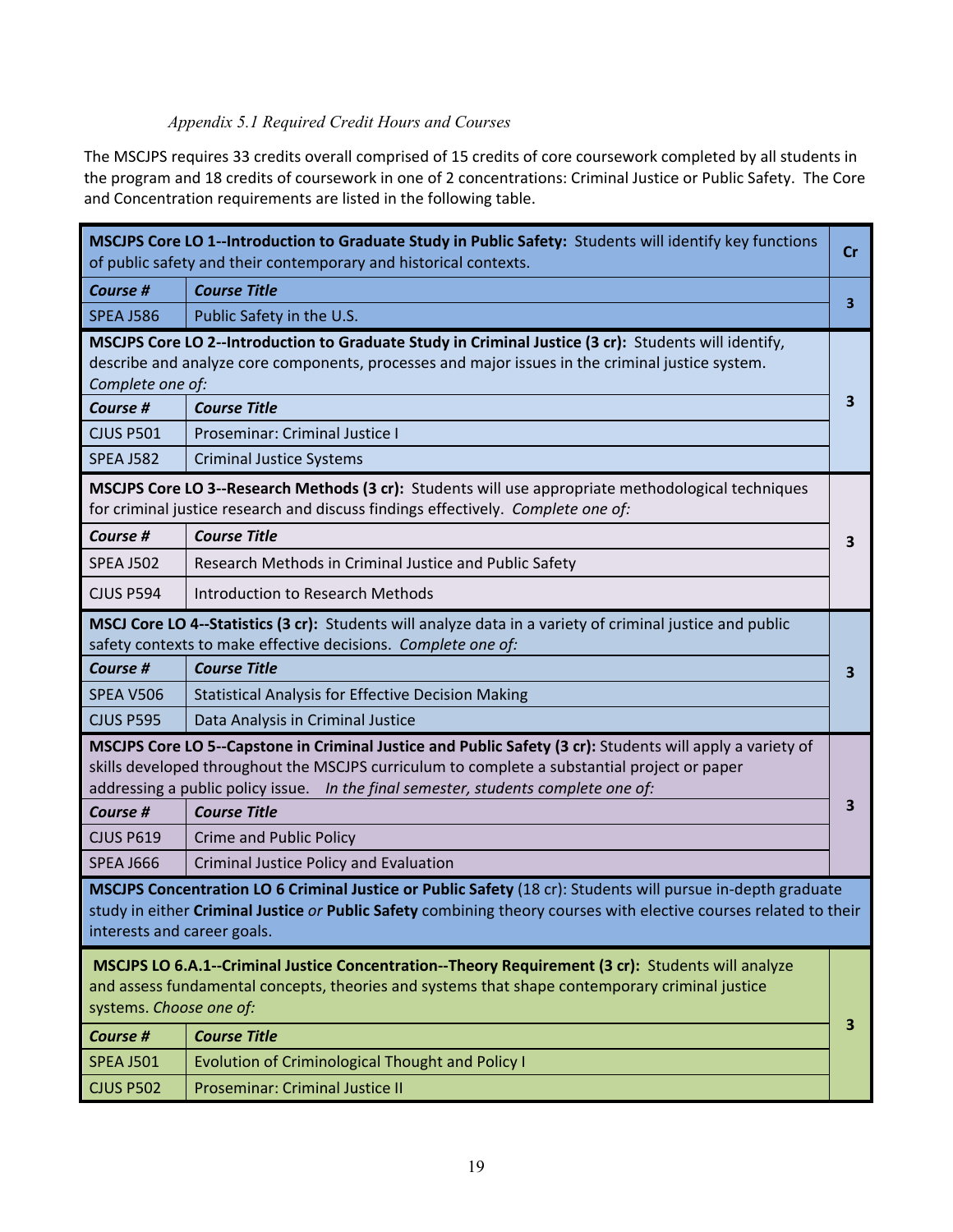|                         | MSCJPS LO 6.A.2--Criminal Justice Concentration--Electives (15 cr): Students will discuss the nature and                                                                                                                                                      |           |
|-------------------------|---------------------------------------------------------------------------------------------------------------------------------------------------------------------------------------------------------------------------------------------------------------|-----------|
|                         | extent of crime, critically evaluate major theories of crime, and critically analyze and evaluate the                                                                                                                                                         |           |
|                         | effectiveness of criminal justice system and non-criminal justice programs and policies that respond to                                                                                                                                                       |           |
| crime. Chose five from: |                                                                                                                                                                                                                                                               |           |
| Course #                | <b>Course Title</b>                                                                                                                                                                                                                                           |           |
| <b>CJUS P512</b>        | Corrections                                                                                                                                                                                                                                                   |           |
| <b>CJUS P515</b>        | Police in Society                                                                                                                                                                                                                                             |           |
| <b>CJUS P517</b>        | Juvenile Justice                                                                                                                                                                                                                                              |           |
| <b>CJUS P519</b>        | <b>Probation and Parole</b>                                                                                                                                                                                                                                   |           |
| <b>CJUS P602</b>        | <b>Courts and Criminal Justice</b>                                                                                                                                                                                                                            |           |
| <b>CJUS P623</b>        | <b>Violent Behavior</b>                                                                                                                                                                                                                                       |           |
| <b>CJUS P627</b>        | <b>White-collar Crime</b>                                                                                                                                                                                                                                     | 15        |
| <b>CJUS P629</b>        | Victimization                                                                                                                                                                                                                                                 |           |
| <b>CJUS P634</b>        | Sentencing Theory and Practice                                                                                                                                                                                                                                |           |
| <b>CJUS P671</b>        | <b>Comparative Criminal Justice Systems</b>                                                                                                                                                                                                                   |           |
| <b>CJUS P680</b>        | Seminar: Issues in Criminal Justice and Public Safety                                                                                                                                                                                                         |           |
| <b>CJUS P682</b>        | Seminar on Law Enforcement and Minorities                                                                                                                                                                                                                     |           |
| <b>SPEA J520</b>        | Mapping and Analysis for Public Safety                                                                                                                                                                                                                        |           |
| <b>SPEA J550</b>        | Topics in Criminal Justice and Public Safety                                                                                                                                                                                                                  |           |
| <b>SPEA J588</b>        | Law and Control in Society                                                                                                                                                                                                                                    |           |
| <b>SPEA J587</b>        | <b>Criminal Violation: Problems and Characteristics</b>                                                                                                                                                                                                       |           |
| <b>SPEA J682</b>        | <b>Planning and Management</b>                                                                                                                                                                                                                                |           |
| Safety                  | MSCJPS LO 6.B.1--Public Safety Concentration--Theory Requirement (3 cr): Students will analyze and<br>assess fundamental concepts, theories and systems that shape contemporary approaches to Public                                                          | 3         |
| Course #                | <b>Course Title</b>                                                                                                                                                                                                                                           |           |
| <b>SPEA J528</b>        | Risk Analysis for Public Safety                                                                                                                                                                                                                               |           |
|                         | MSCJPS LO 6.B.2--Public Safety Concentration--Electives (15 cr): Students will identify public safety risks<br>using various risk analysis tools, and describe ways to plan, prepare, manage, and mitigate natural and<br>human made risks. Choose five from: |           |
| <b>Course #</b>         | <b>Course Title</b>                                                                                                                                                                                                                                           |           |
| <b>CJUS P680</b>        | Seminar: Issues in Criminal Justice and Public Safety                                                                                                                                                                                                         |           |
| <b>SPEA J581</b>        | <b>Public Safety Law</b>                                                                                                                                                                                                                                      | <b>15</b> |
| <b>SPEA J520</b>        | Mapping and Analysis for Public Safety                                                                                                                                                                                                                        |           |
| <b>SPEA J524</b>        | <b>Crisis Management for Public Safety</b>                                                                                                                                                                                                                    |           |
| <b>SPEA J531</b>        | National and Homeland Security in America                                                                                                                                                                                                                     |           |
| <b>SPEA J550</b>        | Topics in Criminal Justice and Public Safety                                                                                                                                                                                                                  |           |
| <b>SPEA V560</b>        | <b>Public Budgeting and Finance</b>                                                                                                                                                                                                                           |           |
| <b>SPEA V561</b>        | <b>Public Human Resources Management</b>                                                                                                                                                                                                                      |           |